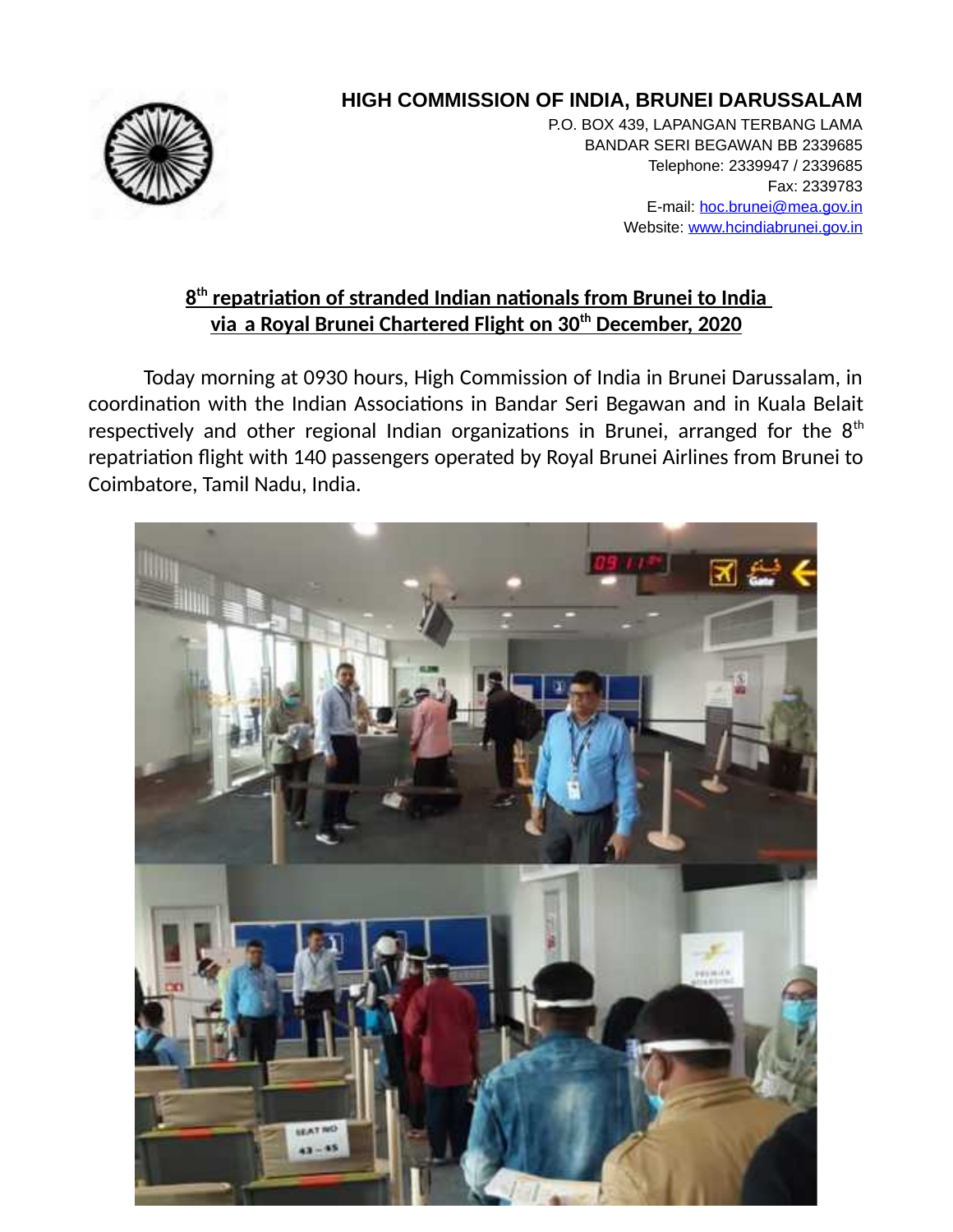2. This was second such chartered flight in the month of December with an objective to assist the maximum number of Indian nationals to reach their respective destinations in India so that they could be with their near and dear ones prior to the start of the New Year.

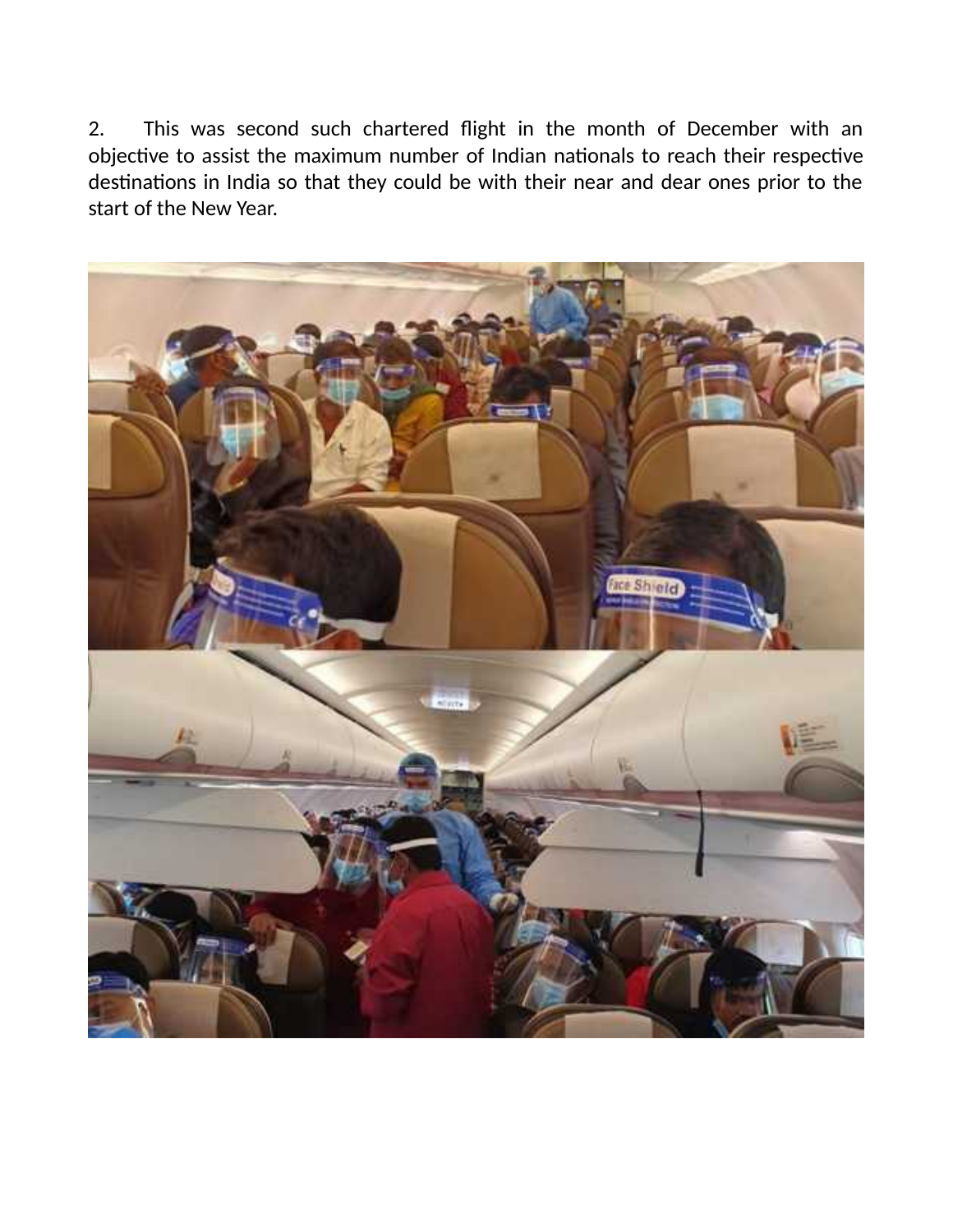3. The first chartered flight by Royal Brunei Airlines was sent on  $3^{rd}$  July 2020 from Brunei to Coimbatore and since then a total of 1107 stranded Indian nationals have been repatriated by such flights.